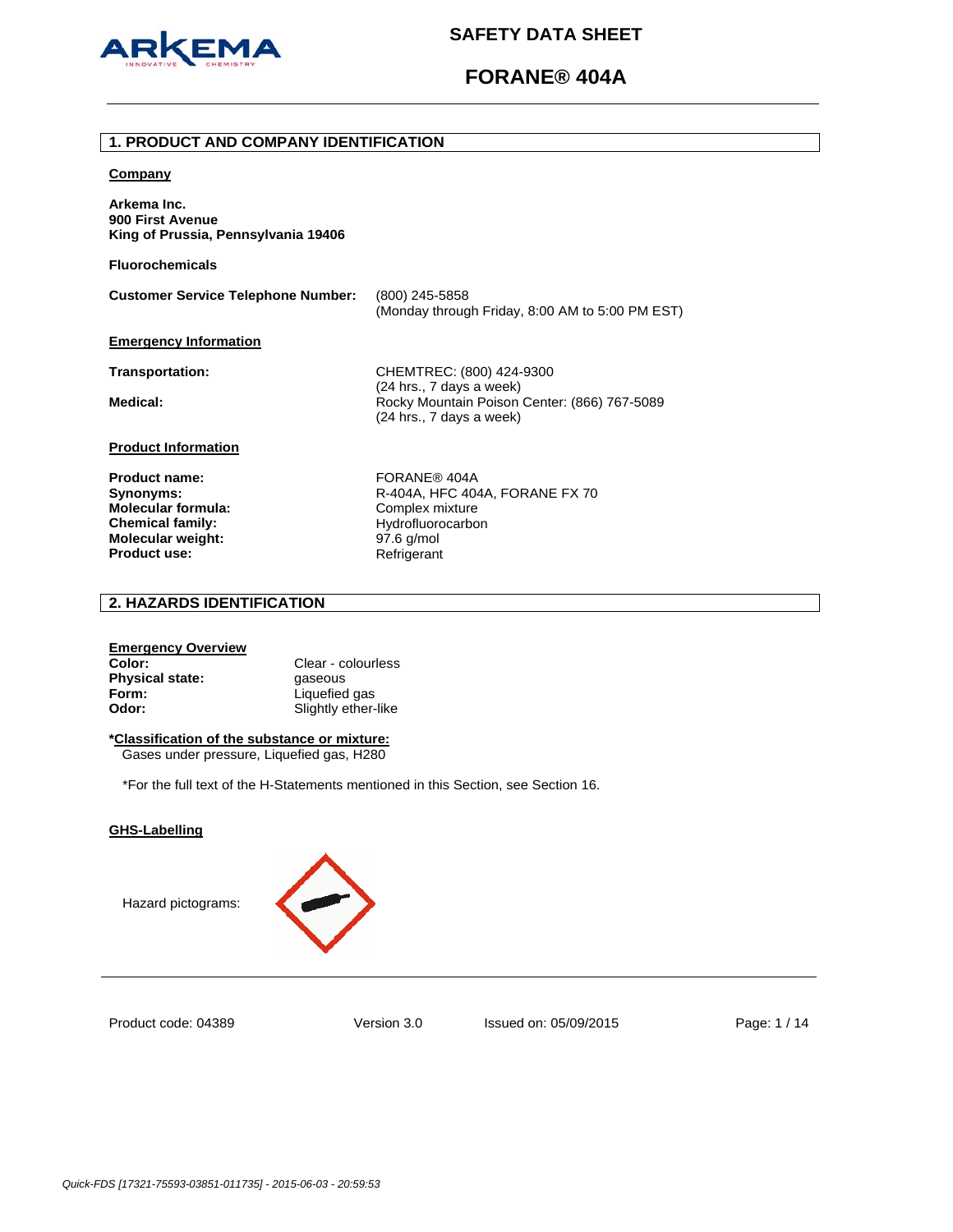

# **FORANE® 404A**

Signal word: **Warning**

#### **Hazard statements:**

H280 : Contains gas under pressure; may explode if heated.

### **Supplemental Hazard Statements:**

Overheating or overpressurizing may cause gas release or violent cylinder bursting. May decompose on contact with flames or extremely hot metal surfaces to produce toxic and corrosive products. May cause frostbite. May cause headache, nausea, dizziness, drowsiness, loss of consciousness. May cause cardiac sensitization/cardiac arrhythmia. May displace oxygen and cause rapid suffocation.

## **Precautionary statements:**

**Storage:**  P403 : Store in a well-ventilated place. P410 : Protect from sunlight.

## **Supplemental information:**

#### **Potential Health Effects:**

Liquid : Contact with liquid or refrigerated gas can cause cold burns and frostbite. Vapor: Vapor is heavier than air and can cause suffocation by reducing oxygen available for breathing. If inhaled: Central nervous system effects: headache, nausea, dizziness, drowsiness, loss of consciousness. Stress induced heart effects: Inhalation may cause an increase in the sensitivity of the heart to adrenaline, which could result in irregular or rapid heartbeats and reduced heart function.

## **Medical conditions aggravated by overexposure:**

Heart disease or compromised heart function.

# **3. COMPOSITION/INFORMATION ON INGREDIENTS**

| <b>Chemical Name</b>     | CAS-No.  | <b>Wt/Wt</b> | <b>GHS Classification**</b> |
|--------------------------|----------|--------------|-----------------------------|
| Ethane, 1,1,1-trifluoro- | 420-46-2 | 52 %         | H220, H280                  |
| Ethane, pentafluoro-     | 354-33-6 | 44 %         | H <sub>280</sub>            |

Product code: 04389

Version 3.0 Issued on: 05/09/2015 Page: 2 / 14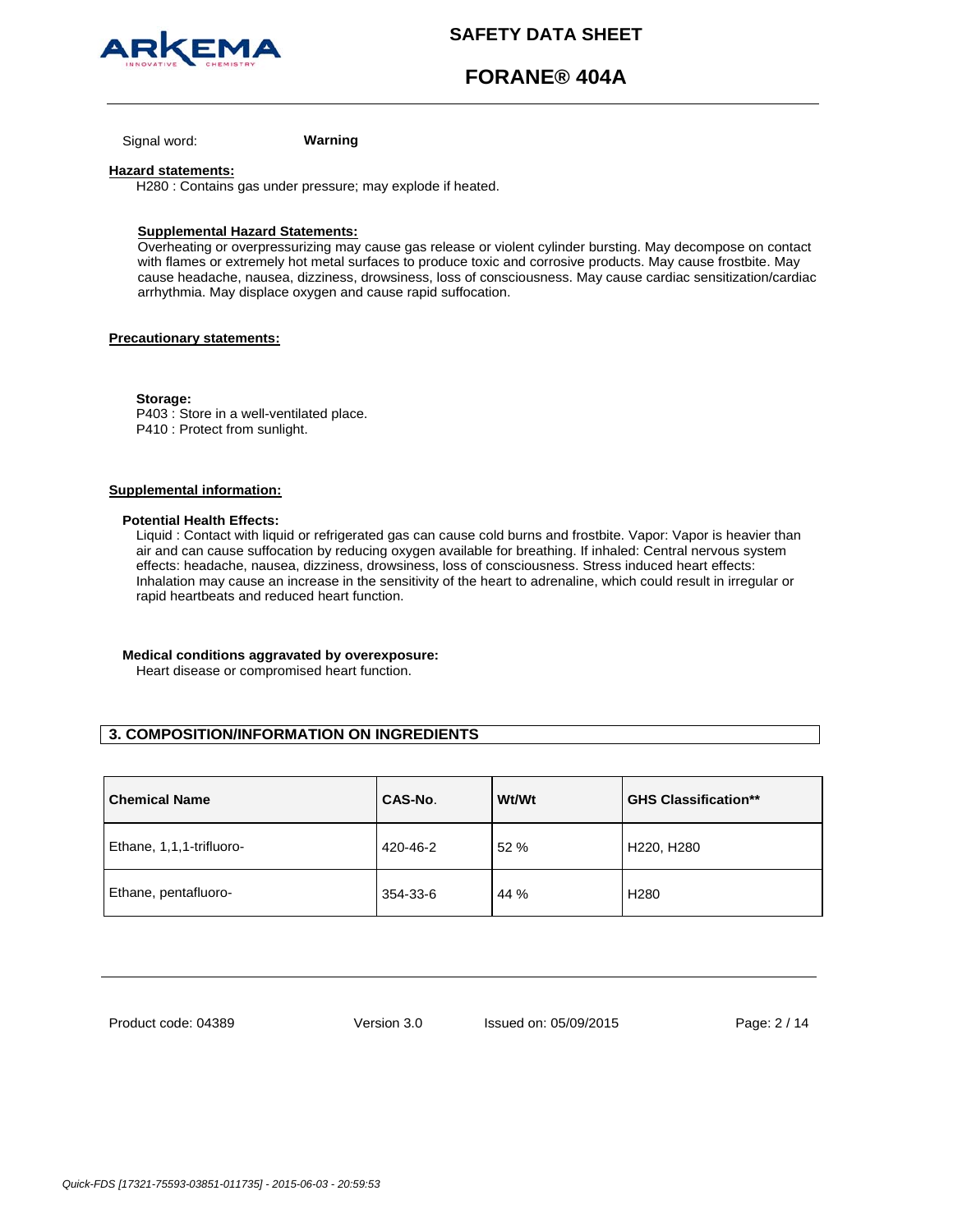

# **FORANE® 404A**

| Ethane, 1,1,1,2-tetrafluoro- | 811-97-2 | 4% | H <sub>280</sub> |
|------------------------------|----------|----|------------------|
|                              |          |    |                  |

\*\*For the full text of the H-Statements mentioned in this Section, see Section 16.

# **4. FIRST AID MEASURES**

#### **Inhalation:**

If inhaled, remove victim to fresh air. If not breathing, give artificial respiration. If breathing is difficult, give oxygen. Get medical attention.

### **Skin:**

If on skin, flush exposed skin with lukewarm water (not hot), or use other means to warm skin slowly. Get medical attention if frostbitten by liquid or if irritation occurs. Remove contaminated clothing and shoes. Wash clothing before reuse. Thoroughly clean shoes before reuse.

## **Eyes:**

Immediately flush eye(s) with plenty of water.

### **Ingestion:**

Ingestion is not applicable - product is a gas at ambient temperatures.

## **Notes to physician:**

Do not give drugs from adrenaline-ephedrine group.

# **5. FIREFIGHTING MEASURES**

## **Extinguishing media (suitable):**

Use extinguishing measures to suit surroundings.

## **Protective equipment:**

Fire fighters and others who may be exposed to products of combustion should wear full fire fighting turn out gear (full Bunker Gear) and self-contained breathing apparatus (pressure demand / NIOSH approved or equivalent).

# **Further firefighting advice:**

Fight fire with large amounts of water from a safe distance.

Stop the flow of gas if possible.

Water mist should be used to reduce vapor concentrations in air.

Cool closed containers exposed to fire with water spray.

Closed containers of this material may explode when subjected to heat from surrounding fire.

After a fire, wait until the material has cooled to room temperature before initiating clean-up activities.

Fire fighting equipment should be thoroughly decontaminated after use.

## **Fire and explosion hazards:**

Product code: 04389

Version 3.0 Issued on: 05/09/2015 Page: 3 / 14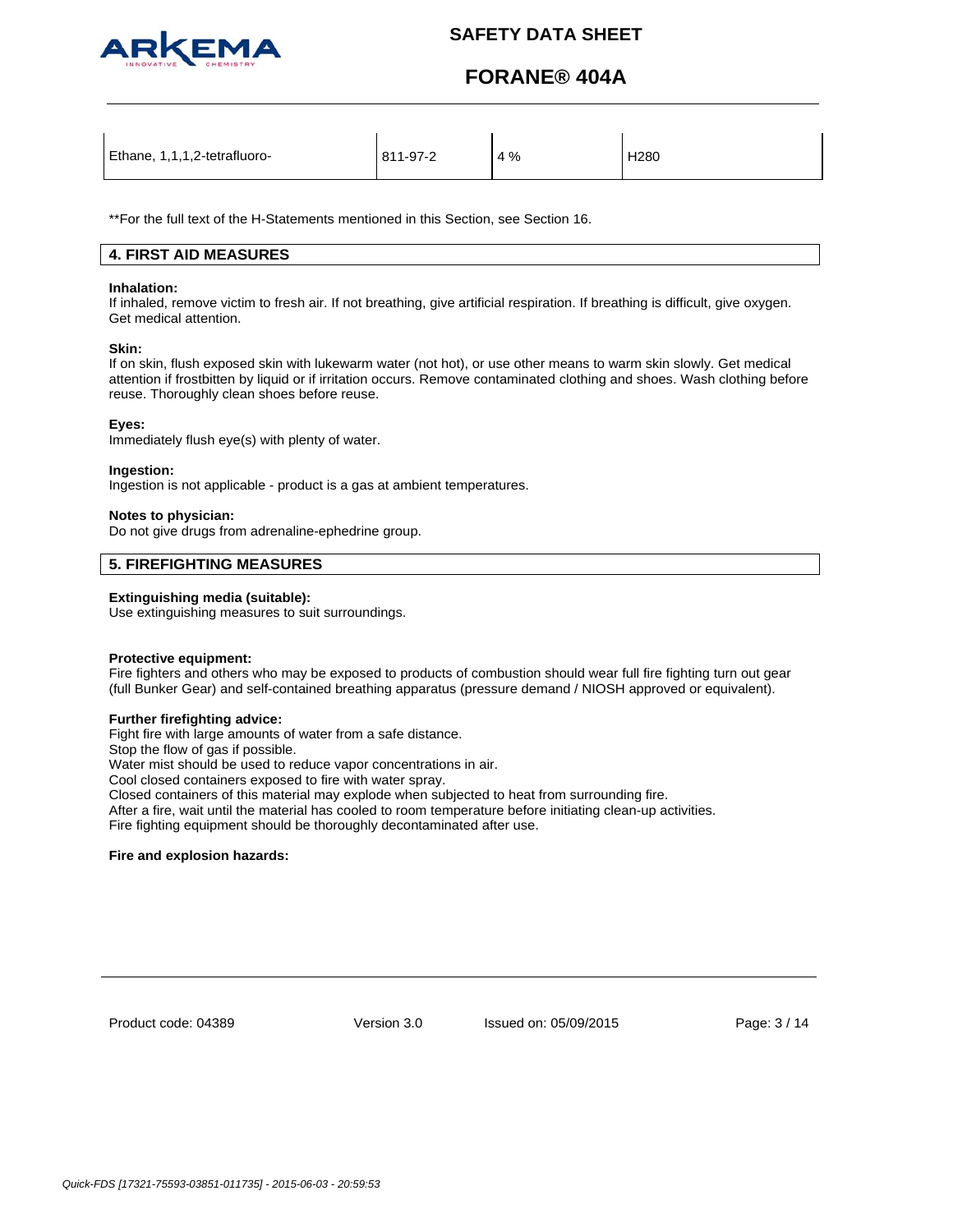

# **FORANE® 404A**

May decompose on contact with flames or extremely hot metal surfaces to produce toxic and corrosive products. Liquid and gas under pressure, overheating or overpressurizing may cause gas release and/or violent cylinder bursting.

Container may explode if heated due to resulting pressure rise.

Some mixtures of HCFCs and/or HFCs, and air or oxygen may be combustible if pressurized and exposed to extreme heat or flame.

When burned, the following hazardous products of combustion can occur:

hydrofluoric acid

Carbon oxides

Carbonyl halides

# **6. ACCIDENTAL RELEASE MEASURES**

## **In case of spill or leak:**

Prevent further leakage or spillage if you can do so without risk. Evacuate area of all unnecessary personnel. Eliminate all ignition sources. Use Halogen leak detector or other suitable means to locate leaks or check atmosphere. Keep upwind. Evacuate enclosed spaces and disperse gas with floor-level forced-air ventilation. Avoid breathing leaked material. Consult a regulatory specialist to determine appropriate state or local reporting requirements, for assistance in waste characterization and/or hazardous waste disposal and other requirements listed in pertinent environmental permits.

# **7. HANDLING AND STORAGE**

## **Handling**

### **General information on handling:**

Avoid breathing gas. Avoid contact with skin, eyes and clothing. Keep away from heat, sparks and flames. Wear cold-insulating gloves/face shield/eye protection. Keep container closed. Use only with adequate ventilation. Use equipment rated for cylinder pressure. Use a backflow preventative device in piping. Wash thoroughly after handling. Close valve after each use and when empty. Do not enter confined spaces unless adequately ventilated. DO NOT CUT, DRILL, GRIND, OR WELD ON OR NEAR THIS CONTAINER. Emptied container retains vapor and product residue. Observe all labeled safeguards until container is cleaned, reconditioned or destroyed.

## **Storage**

## **General information on storage conditions:**

Keep away from direct sunlight. Keep cylinders restrained. Store in cool, dry, well ventilated area away from sources of ignition such as flame, sparks and static electricity.

#### **Storage stability – Remarks:**

Do not apply direct flame to cylinder. Do not store cylinder in direct sun or expose it to heat above 120 F (48.9 C.). Do not drop or refill this cylinder.

# **Storage incompatibility – General:**

Product code: 04389

Version 3.0 Issued on: 05/09/2015 Page: 4 / 14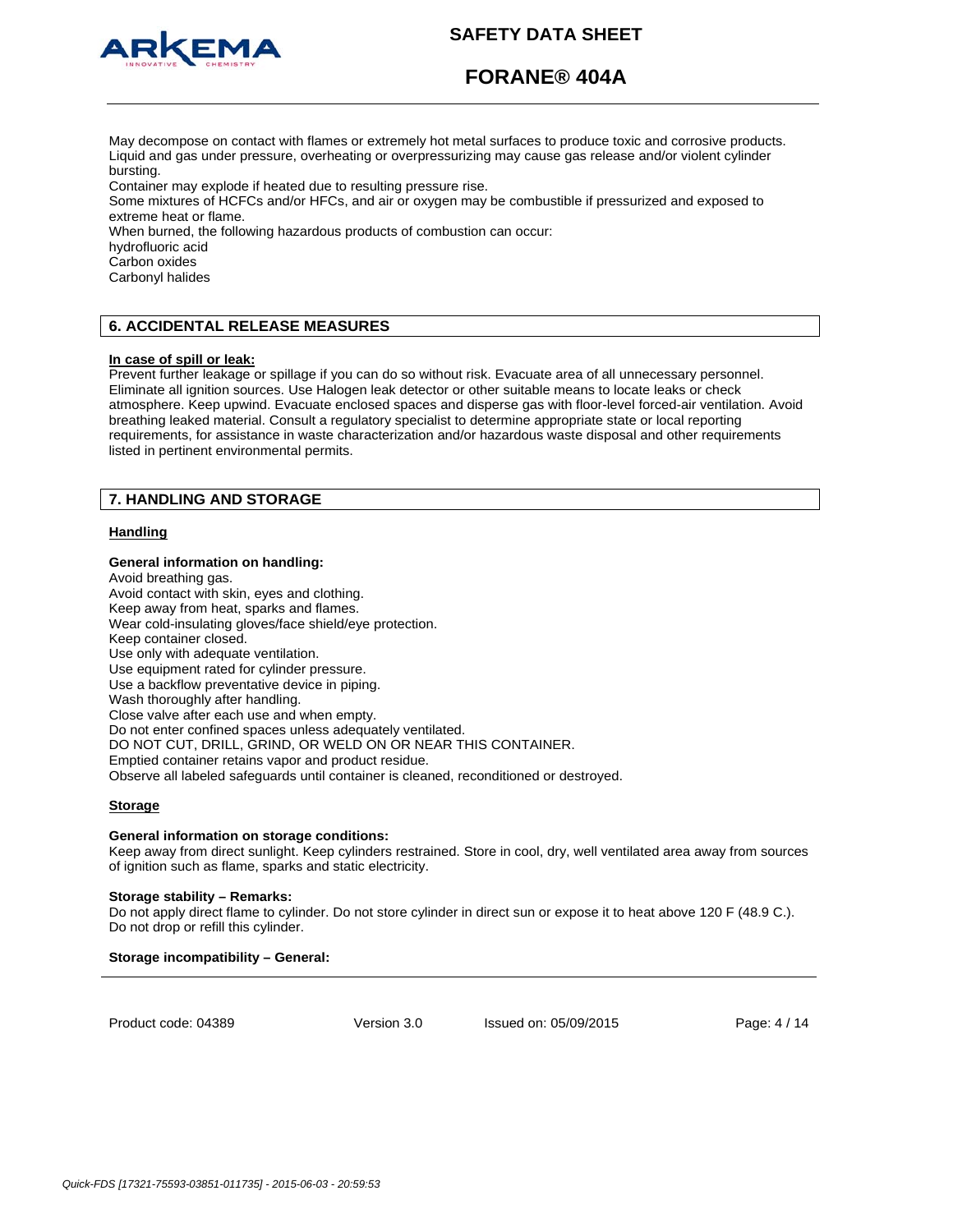

# **FORANE® 404A**

Store separate from:

Finely divided metals (aluminium, magnesium, zinc...)

Strong bases

Alkali metals

Alkaline earth metals

Strong oxidizing agents

**Temperature tolerance – Do not store above:** 118 °F (48 °C)

# **8. EXPOSURE CONTROLS/PERSONAL PROTECTION**

## **Airborne Exposure Guidelines:**

#### **Ethane, 1,1,1-trifluoro- (420-46-2)**

US. OARS. WEELs Workplace Environmental Exposure Level Guide

| Time weighted average | 1,000 ppm (3,400 mg/m3) |
|-----------------------|-------------------------|
|                       |                         |

**Remarks:** Listed

### **Ethane, pentafluoro- (354-33-6)**

US. OARS. WEELs Workplace Environmental Exposure Level Guide

| Time weighted average | 1,000 ppm (4,900 mg/m3) |
|-----------------------|-------------------------|
|-----------------------|-------------------------|

**Remarks:** Listed

## **Ethane, 1,1,1,2-tetrafluoro- (811-97-2)**

| US. OARS. WEELs Workplace Environmental Exposure Level Guide |
|--------------------------------------------------------------|
|--------------------------------------------------------------|

Time weighted average 1,000 ppm (4,240 mg/m3) **Remarks:** Listed

Only those components with exposure limits are printed in this section. Limits with skin contact designation above have skin contact effect. Air sampling alone is insufficient to accurately quantitate exposure. Measures to prevent significant cutaneous absorption may be required. Limits with a sensitizer designation above mean that exposure to this material may cause allergic reactions.

#### **Engineering controls:**

Investigate engineering techniques to reduce exposures below airborne exposure limits or to otherwise reduce exposures. Provide ventilation if necessary to minimize exposures or to control exposure levels to below

Product code: 04389

Version 3.0 Issued on: 05/09/2015 Page: 5 / 14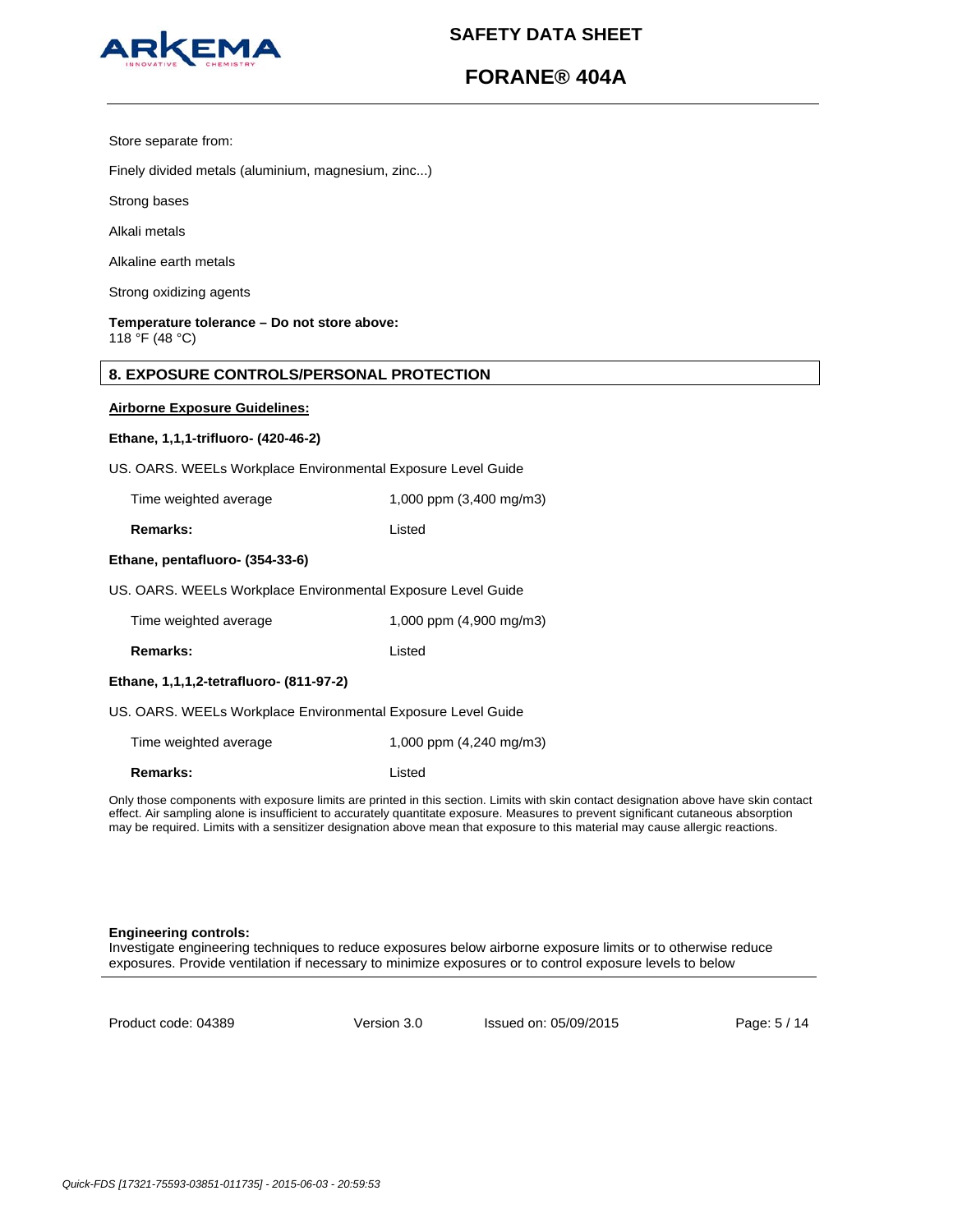



**FORANE® 404A**

airborne exposure limits (if applicable see above).If practical, use local mechanical exhaust ventilation at sources of air contamination such as open process equipment.

Monitor carbon monoxide and oxygen levels in tanks and enclosed spaces.Consult ACGIH ventilation manual, NFPA Standard 91 and NFPA Standard 654 for design of exhaust system and safe handling.

#### **Respiratory protection:**

Avoid breathing gas. Where airborne exposure is likely or airborne exposure limits are exceeded (if applicable, see above), use NIOSH approved respiratory protection equipment appropriate to the material and/or its components (full facepiece recommended). Consult respirator manufacturer to determine appropriate type equipment for a given application. Observe respirator use limitations specified by NIOSH or the manufacturer. For emergency and other conditions where there may be a potential for significant exposure or where exposure limit may be significantly exceeded, use an approved full face positive-pressure, self-contained breathing apparatus or positive-pressure airline with auxiliary self-contained air supply. Respiratory protection programs must comply with 29 CFR § 1910.134.

### **Skin protection:**

Wear appropriate chemical resistant protective clothing and chemical resistant gloves to prevent skin contact. Consult glove manufacturer to determine appropriate type glove material for given application. Rinse immediately if skin is contaminated. Wash contaminated clothing and clean protective equipment before reuse. Wash thoroughly after handling.

#### **Eye protection:**

Use good industrial practice to avoid eye contact.

| . <i>.</i>                           |                     |
|--------------------------------------|---------------------|
| Color:                               | Clear - colourless  |
| <b>Physical state:</b>               | gaseous             |
| Form:                                | Liquefied gas       |
| Odor:                                | Slightly ether-like |
| <b>Odor threshold:</b>               | No data available   |
| <b>Flash point</b>                   | Not applicable      |
| <b>Auto-ignition</b><br>temperature: | Not determined      |
| Lower flammable limit<br>$(LFL)$ :   | None.               |
| Upper flammable limit<br>(UFL):      | None.               |
| pH:                                  | Not applicable      |
| Density:                             | not determined      |
| <b>Specific Gravity (Relative</b>    | 1.05 (77 °F(25 °C)) |
|                                      |                     |

# **9. PHYSICAL AND CHEMICAL PROPERTIES**

Product code: 04389

Version 3.0 Issued on: 05/09/2015 Page: 6 / 14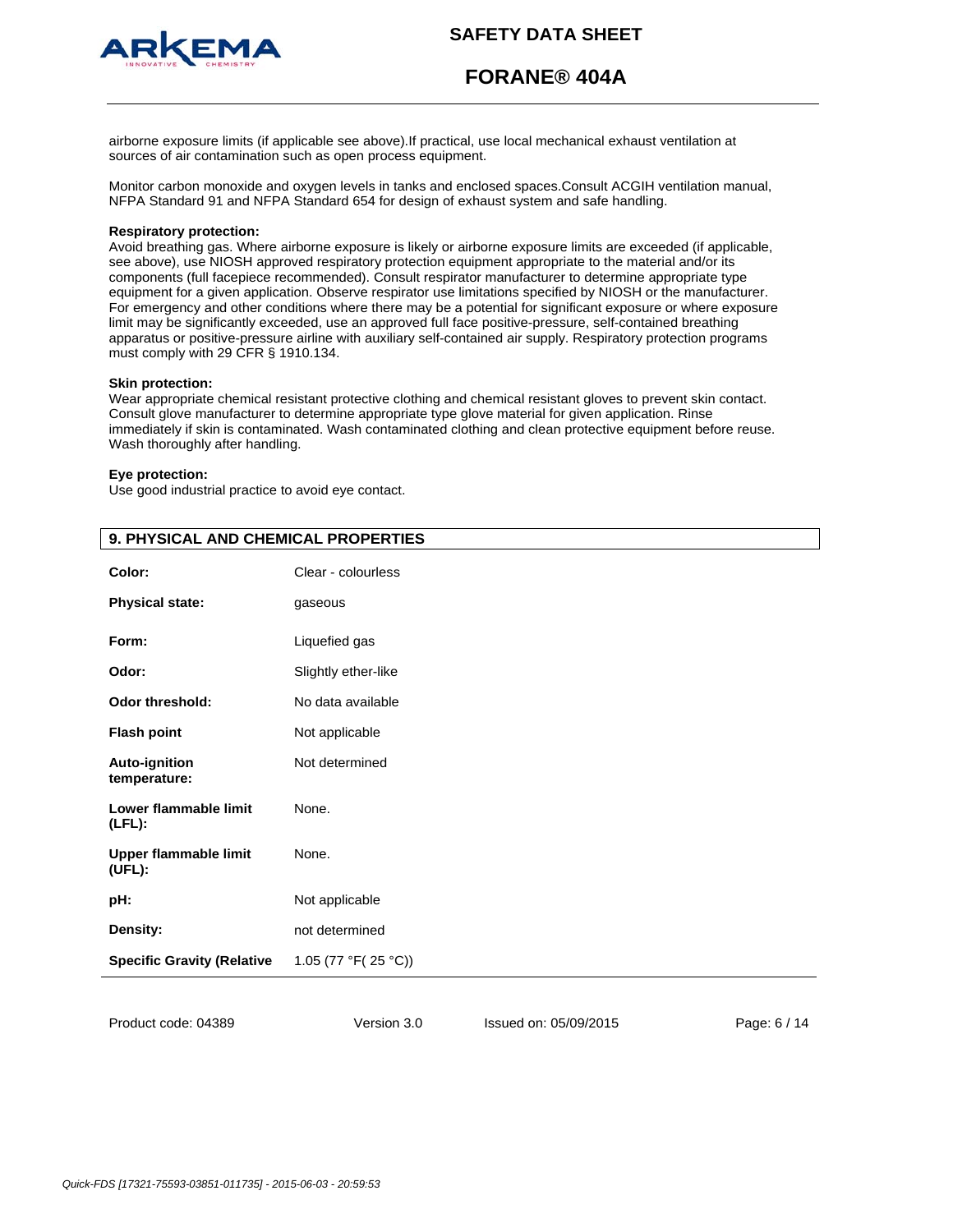

# **FORANE® 404A**

**density):**

| 3.39 kg/m3<br>-54.0 °F (-47.8 °C)<br><b>Boiling point/boiling</b><br>range:<br><b>Freezing point:</b><br>not determined<br><b>Melting point:</b><br>not determined<br><b>Evaporation rate:</b><br>No data available<br>Solubility in water:<br>negligible<br>100 %<br><b>Molecular weight:</b><br>97.6 g/mol<br><b>Oil/water partition</b><br>Not applicable<br>coefficient:<br><b>Thermal decomposition</b><br>No data available<br>See GHS Classification in Section 2<br><b>Flammability:</b> | Vapor pressure: | 8,445 mmHg (70.0 °F (21.1 °C)) |
|--------------------------------------------------------------------------------------------------------------------------------------------------------------------------------------------------------------------------------------------------------------------------------------------------------------------------------------------------------------------------------------------------------------------------------------------------------------------------------------------------|-----------------|--------------------------------|
|                                                                                                                                                                                                                                                                                                                                                                                                                                                                                                  | Vapor density:  |                                |
|                                                                                                                                                                                                                                                                                                                                                                                                                                                                                                  |                 |                                |
|                                                                                                                                                                                                                                                                                                                                                                                                                                                                                                  |                 |                                |
|                                                                                                                                                                                                                                                                                                                                                                                                                                                                                                  |                 |                                |
|                                                                                                                                                                                                                                                                                                                                                                                                                                                                                                  |                 |                                |
|                                                                                                                                                                                                                                                                                                                                                                                                                                                                                                  |                 |                                |
|                                                                                                                                                                                                                                                                                                                                                                                                                                                                                                  | % Volatiles:    |                                |
|                                                                                                                                                                                                                                                                                                                                                                                                                                                                                                  |                 |                                |
|                                                                                                                                                                                                                                                                                                                                                                                                                                                                                                  |                 |                                |
|                                                                                                                                                                                                                                                                                                                                                                                                                                                                                                  |                 |                                |
|                                                                                                                                                                                                                                                                                                                                                                                                                                                                                                  |                 |                                |

# **10. STABILITY AND REACTIVITY**

## **Stability:**

This material is chemically stable under normal and anticipated storage, handling and processing conditions.

# **Materials to avoid:**

Alkaline earth metals Strong oxidizing agents Finely divided metals (aluminium, magnesium, zinc...) Alkali metals Strong bases

# **Conditions / hazards to avoid:**

Heat

# **Hazardous decomposition products:**

Thermal decomposition giving toxic and corrosive products : Hydrogen fluoride Carbonyl halides Carbon oxides

Product code: 04389

Version 3.0 Issued on: 05/09/2015 Page: 7 / 14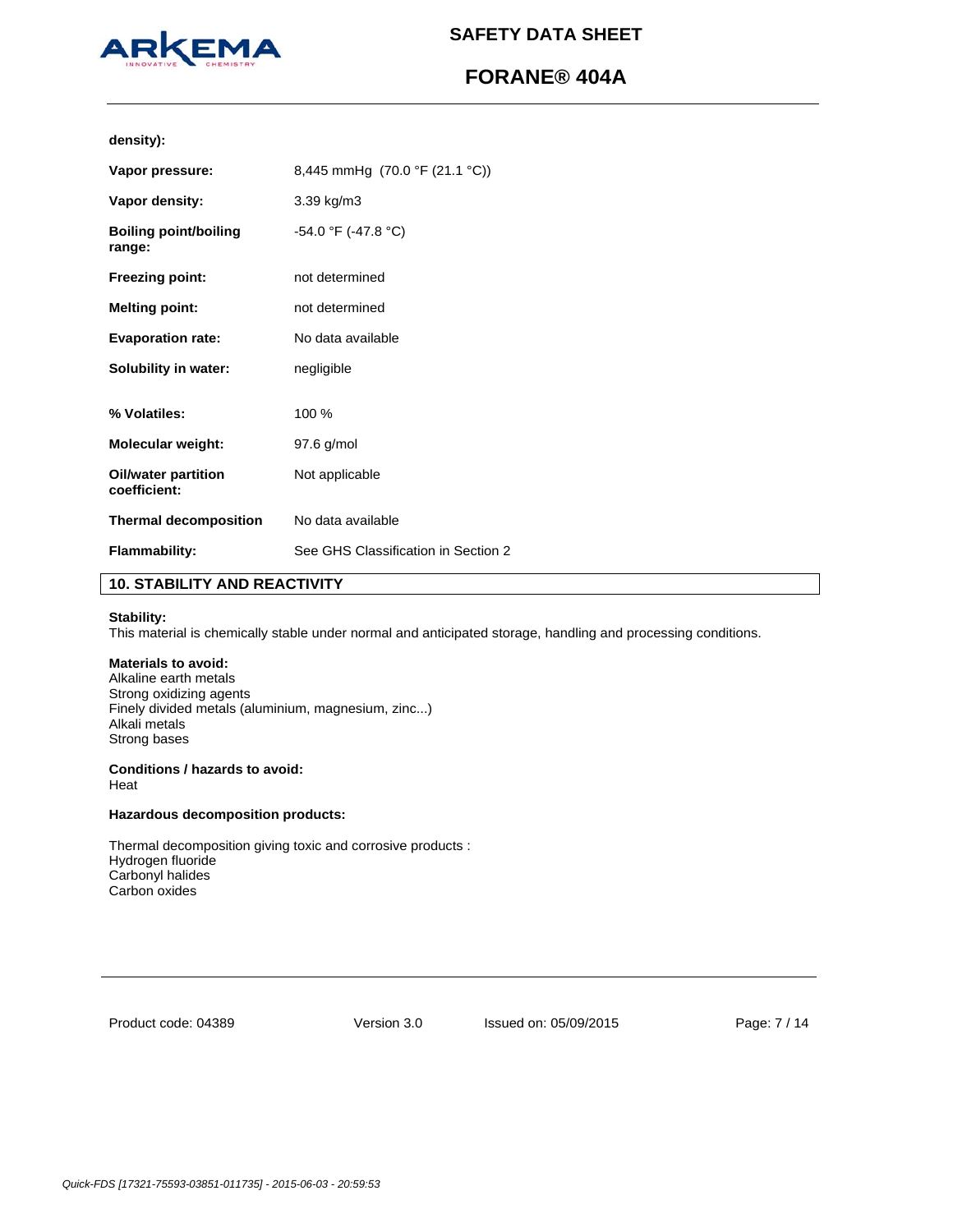

# **FORANE® 404A**

# **11. TOXICOLOGICAL INFORMATION**

Data on this material and/or its components are summarized below.

### **Data for Ethane, 1,1,1-trifluoro- (420-46-2)**

### **Acute toxicity**

#### **Inhalation:**

No deaths occurred. (Rat) 4 h LC0 > 591000 ppm.

#### **Sensitization:**

Causes cardiac sensitization. Inhalation. (Dog) Stress induced heart effects: irregular heart beat, rapid heart beat, in some cases, sudden death (Reaction may occur in response to stress (natural adrenaline release) or administration of epinephrine.)

#### **Repeated dose toxicity**

Repeated inhalation administration to rat and guinea pig / affected organ(s): lung / signs: irritation, bronchitis, pneumonia

Chronic oral administration to rat / No adverse effects reported.

#### **Carcinogenicity**

Chronic oral administration to rat / signs: No increase in tumor incidence was reported.

#### **Genotoxicity**

#### **Assessment in Vitro:**

No genetic changes were observed in laboratory tests using: bacteria, human cells

#### **Genotoxicity**

#### **Assessment in Vivo:**

No genetic changes were observed in laboratory tests using: mice

#### **Developmental toxicity**

Exposure during pregnancy. Inhalation (rat and rabbit) / No birth defects were observed.

### **Data for Ethane, pentafluoro- (354-33-6)**

#### **Acute toxicity**

#### **Inhalation:**

Practically nontoxic. (Rat) 4 h LC50 > 800000 ppm. (Gas)

#### **Sensitization:**

Causes cardiac sensitization. inhalation. (Dog) Stress induced heart effects: irregular heart beat, rapid heart beat, in some cases, sudden death (Reaction may occur in response to stress (natural adrenaline release) or administration of epinephrine.)

Product code: 04389

Version 3.0 Issued on: 05/09/2015 Page: 8 / 14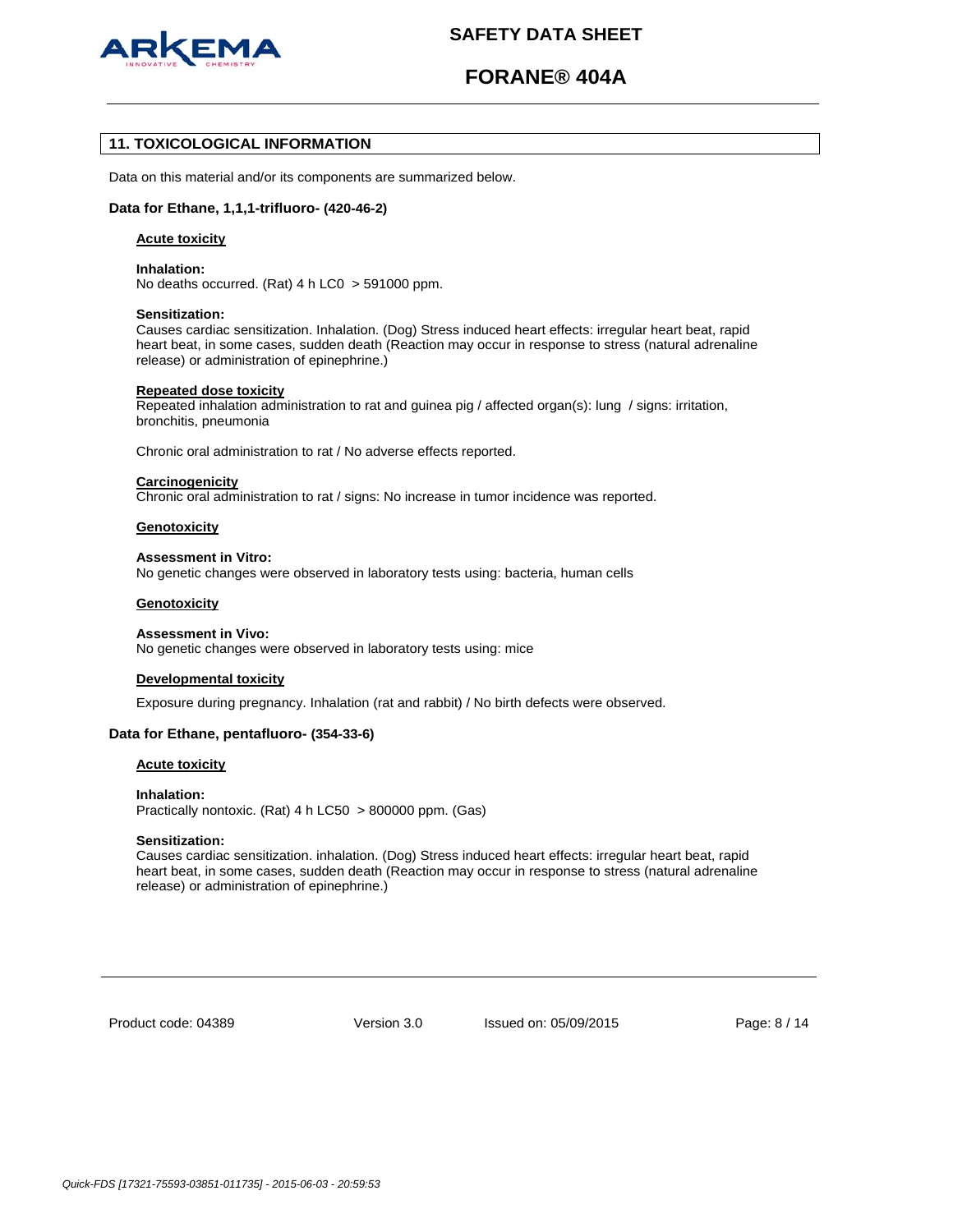

# **FORANE® 404A**

#### **Repeated dose toxicity**

Subchronic inhalation administration to Rat / No adverse systemic effects reported.

### **Genotoxicity**

#### **Assessment in Vitro:**

No genetic changes were observed in laboratory tests using: bacteria, animal cells, human cells

## **Genotoxicity**

#### **Assessment in Vivo:**

No genetic changes were observed in laboratory tests using: mice

#### **Developmental toxicity**

Exposure during pregnancy. inhalation (rat and rabbit) / No birth defects were observed.

#### **Data for Ethane, 1,1,1,2-tetrafluoro- (811-97-2)**

#### **Acute toxicity**

#### **Inhalation:**

Practically nontoxic. (Rat) 4 h LC50 approximately 567000 ppm.

Signs/effects reported after acute exposure (mouse, dog, cat, monkey) signs: anesthetic effects

#### **Skin Irritation:**

Practically non-irritating. (Rabbit) Irritation Index: < 1 / 8. (24 h) (occluded exposure)

#### **Eye Irritation:**

Causes mild eye irritation. (Rabbit) (vapor)

#### **Sensitization:**

Causes cardiac sensitization. inhalation. (Dog) Stress induced heart effects: irregular heart beat, rapid heart beat, in some cases, sudden death (Reaction may occur in response to stress (natural adrenaline release) or administration of epinephrine.)

#### **Skin Sensitization:**

Not a sensitizer. Guinea pig maximization test. No skin allergy was observed

#### **Repeated dose toxicity**

Chronic inhalation administration to Rat / No adverse systemic effects reported.

#### **Carcinogenicity**

Chronic inhalation administration to male rat / affected organ(s): testes / signs: tumors were benign., Increase in tumor incidence was reported.

Chronic inhalation administration to female rat / signs: No increase in tumor incidence was reported.

Chronic inhalation administration to Mouse / signs: No increase in tumor incidence was reported.

1 year oral gavage administration to Rat / signs: No increase in tumor incidence was reported.

#### **Genotoxicity**

Product code: 04389

Version 3.0 Issued on: 05/09/2015 Page: 9 / 14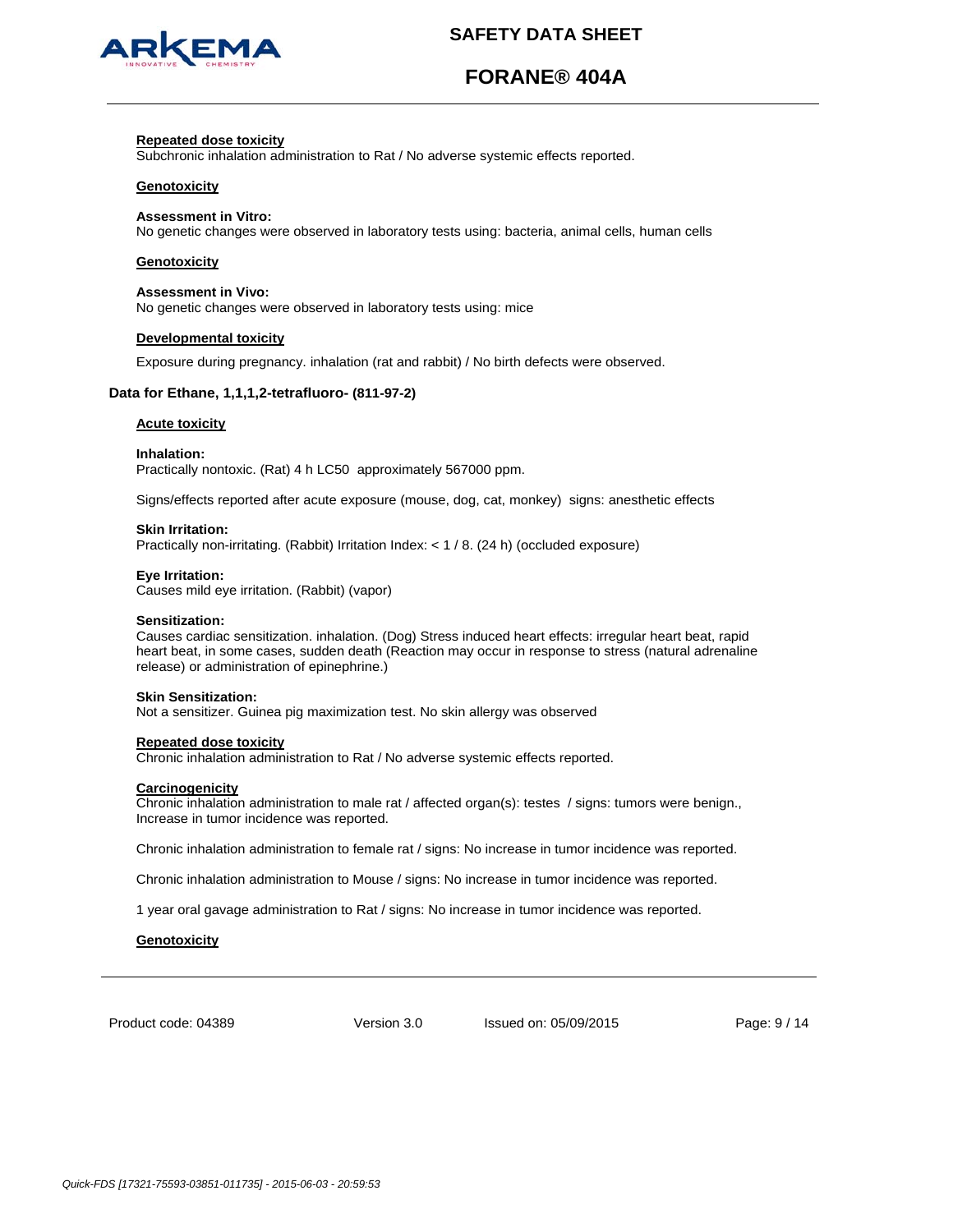

# **FORANE® 404A**

#### **Assessment in Vitro:**

No genetic changes were observed in laboratory tests using: bacteria, animal cells, yeast, human cells

### **Genotoxicity**

#### **Assessment in Vivo:**

No genetic changes were observed in laboratory tests using: rats, mice

## **Developmental toxicity**

Exposure during pregnancy. inhalation (Rat) / No birth defects were observed. (delays in development, at doses that produce effects in mothers) Exposure during pregnancy. inhalation (Rabbit) / No birth defects were observed.

#### **Reproductive effects**

Two-generation study. inhalation (Rat) / No toxicity to reproduction.

# **12. ECOLOGICAL INFORMATION**

# **Chemical Fate and Pathway**

Data on this material and/or its components are summarized below.

#### **Data for Ethane, 1,1,1-trifluoro- (420-46-2)**

#### **Biodegradation:**

Not readily biodegradable. (28 d) biodegradation 3 - 10 % / similar material

#### **Octanol Water Partition Coefficient:**

log Pow = 1.73 (calculated)

#### **Global Warming Potential:**

GWP 3,800 (Global warming potential with respect to CO2 (time horizon 100 years))

#### **Ozone Depletion Potential:**

ODP 0 (Ozone depletion potential; ODP; (R-11 = 1))

## **Data for Ethane, pentafluoro- (354-33-6)**

#### **Biodegradation:**

Not readily biodegradable. (Closed Bottle test, 28 d) biodegradation 5 %

# **Octanol Water Partition Coefficient:**

 $log Pow = 1.48$ 

## **Global Warming Potential:**

GWP 0.84 (Halocarbon global warming potential; HGWP; (R-11 = 1)) GWP 3,450 (Global warming potential with respect to CO2 (time horizon 100 years))

#### **Ozone Depletion Potential:**

ODP 0.001 (Ozone depletion potential; ODP; (R-11 = 1))

## **Data for Ethane, 1,1,1,2-tetrafluoro- (811-97-2)**

**Biodegradation:** Not readily biodegradable. (28 d) biodegradation 3 %

Product code: 04389

Version 3.0 Issued on: 05/09/2015 Page: 10 / 14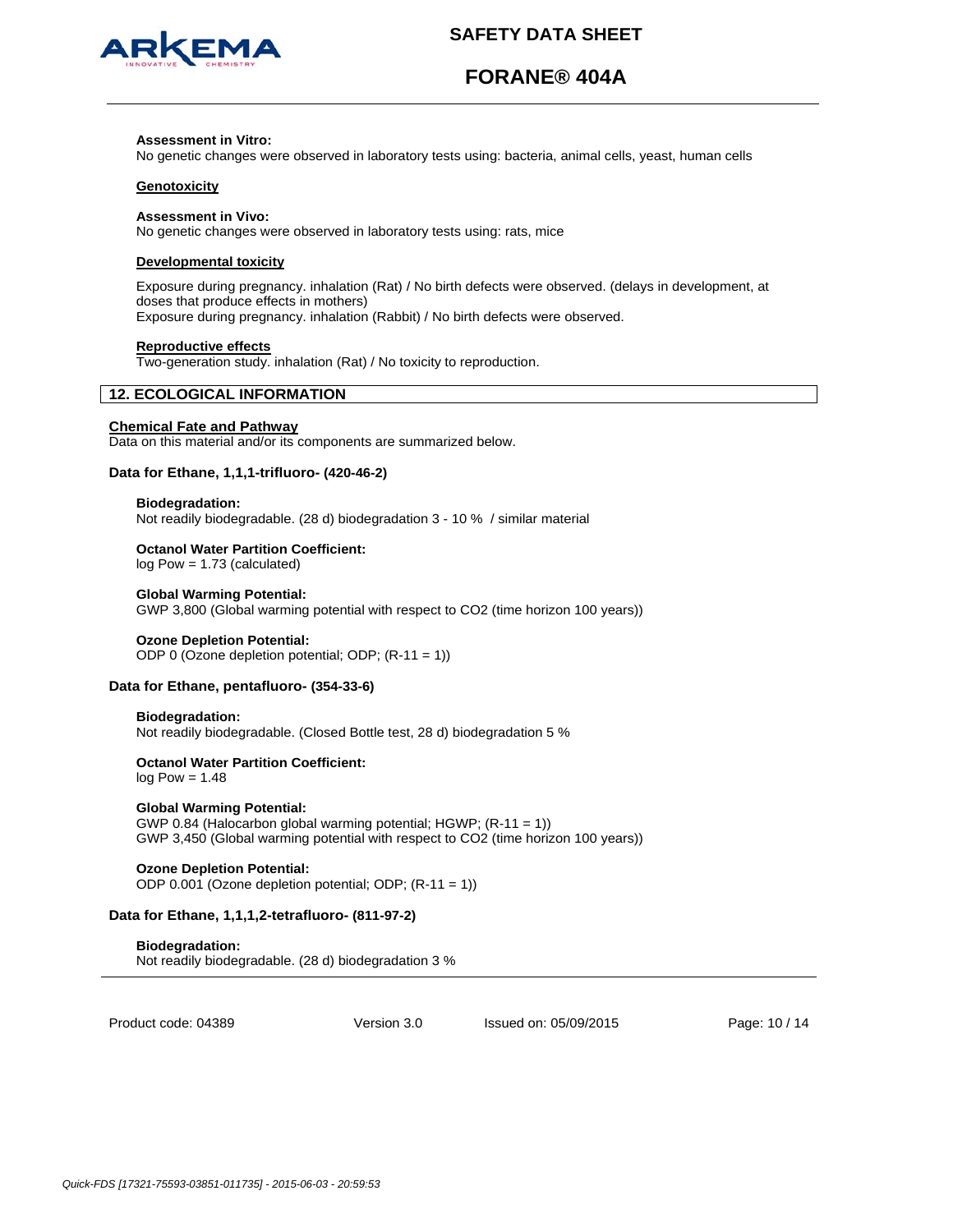



# **FORANE® 404A**

# **Octanol Water Partition Coefficient:**

 $log Pow = 1.06$ 

# **Photodegradation:**

Degradation in the atmosphere Half-life direct photolysis: 9.6 - 16.7 y

## **Global Warming Potential:**

GWP 0.3 (Halocarbon global warming potential.) GWP 1,320 (Global warming potential with respect to CO2 (time horizon 100 years))

**Ozone Depletion Potential:**  ODP 0

# **Data for Hydrochloric acid (7647-01-0)**

# **Octanol Water Partition Coefficient:**

log Pow = 0.25 (calculated)

## **Ecotoxicology**

Data on this material and/or its components are summarized below.

# **Data for Ethane, 1,1,1-trifluoro- (420-46-2)**

## **Aquatic toxicity data:**

No adverse effects reported. Oncorhynchus mykiss (rainbow trout) 96 h LC0 >= 175 mg/l (Nominal concentration)

## **Aquatic invertebrates:**

Practically nontoxic. Daphnia magna (Water flea) 48 h EC50 = 300 mg/l

## **Data for Ethane, 1,1,1,2-tetrafluoro- (811-97-2)**

## **Aquatic toxicity data:**

Practically nontoxic. Oncorhynchus mykiss (rainbow trout) 96 h LC50 = 450 mg/l

## **Aquatic invertebrates:**

Practically nontoxic. Daphnia magna (Water flea) 48 h EC50 = 930 mg/l

## **Microorganisms:**

Practically nontoxic. Pseudomonas putida 16 h EC10 > 730 mg/l

# **13. DISPOSAL CONSIDERATIONS**

# **Waste disposal:**

Do not vent the container contents, or product residuals, to the atmosphere. Recover and reclaim unused contents or residuals as appropriate. Recovered/reclaimed product can be returned to an approved certified reclaimer or back to the seller depending on the material. Completely emptied disposable containers can be disposed of as recyclable steel. Returnable cylinders must be returned to seller. Dispose of in accordance with federal, state and local regulations. Consult a regulatory specialist to determine appropriate state or local reporting requirements, for assistance in waste characterization and/or hazardous waste disposal and other requirements listed in pertinent environmental permits. Note: Chemical additions to, processing of, or otherwise altering this material may make this waste management information incomplete, inaccurate, or otherwise inappropriate. Furthermore, state and local

Product code: 04389

Version 3.0 Issued on: 05/09/2015 Page: 11 / 14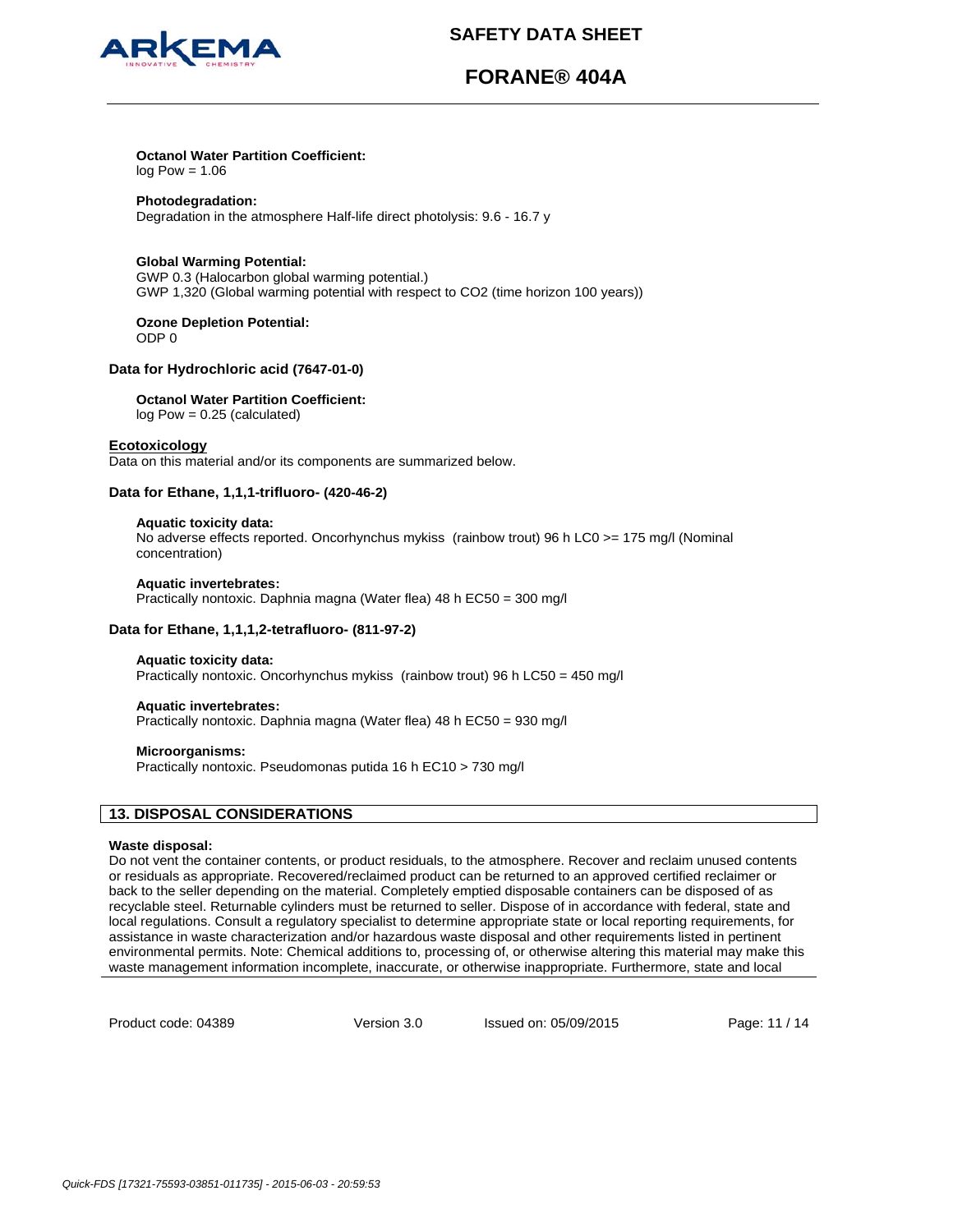

# **FORANE® 404A**

waste disposal requirements may be more restrictive or otherwise different from federal laws and regulations.

# **14. TRANSPORT INFORMATION**

# **US Department of Transportation (DOT)**

| UN Number            | $\pm$ 3337               |
|----------------------|--------------------------|
| Proper shipping name | : Refrigerant gas R 404A |
| Class                | $\cdot$ 22               |
| Marine pollutant     | no                       |

# **International Maritime Dangerous Goods Code (IMDG)**

| REFRIGERANT GAS R 404A |
|------------------------|
|                        |
|                        |

# **15. REGULATORY INFORMATION**

## **Chemical Inventory Status**

| EU. EINECS                                                                              | <b>EINECS</b> | Conforms to                                                      |
|-----------------------------------------------------------------------------------------|---------------|------------------------------------------------------------------|
| US. Toxic Substances Control Act                                                        | TSCA          | The components of this product are all on<br>the TSCA Inventory. |
| Australia. Industrial Chemical (Notification and<br>Assessment) Act                     | AICS          | Conforms to                                                      |
| Canada, Canadian Environmental Protection Act<br>(CEPA). Domestic Substances List (DSL) | <b>DSL</b>    | All components of this product are on the<br>Canadian DSL.       |
| Japan. Kashin-Hou Law List                                                              | ENCS (JP)     | Conforms to                                                      |
| Korea. Existing Chemicals Inventory (KECI)                                              | KECI (KR)     | Conforms to                                                      |
| Philippines. The Toxic Substances and Hazardous<br>and Nuclear Waste Control Act        | PICCS (PH)    | Conforms to                                                      |
| China. Inventory of Existing Chemical Substances                                        | IECSC (CN)    | Conforms to                                                      |

### **United States – Federal Regulations**

### **SARA Title III – Section 302 Extremely Hazardous Chemicals:**

The components in this product are either not SARA Section 302 regulated or regulated but present in negligible concentrations.

#### **SARA Title III - Section 311/312 Hazard Categories:**  Acute Health Hazard, Sudden Release of Pressure Hazard

Product code: 04389

Version 3.0 Issued on: 05/09/2015 Page: 12 / 14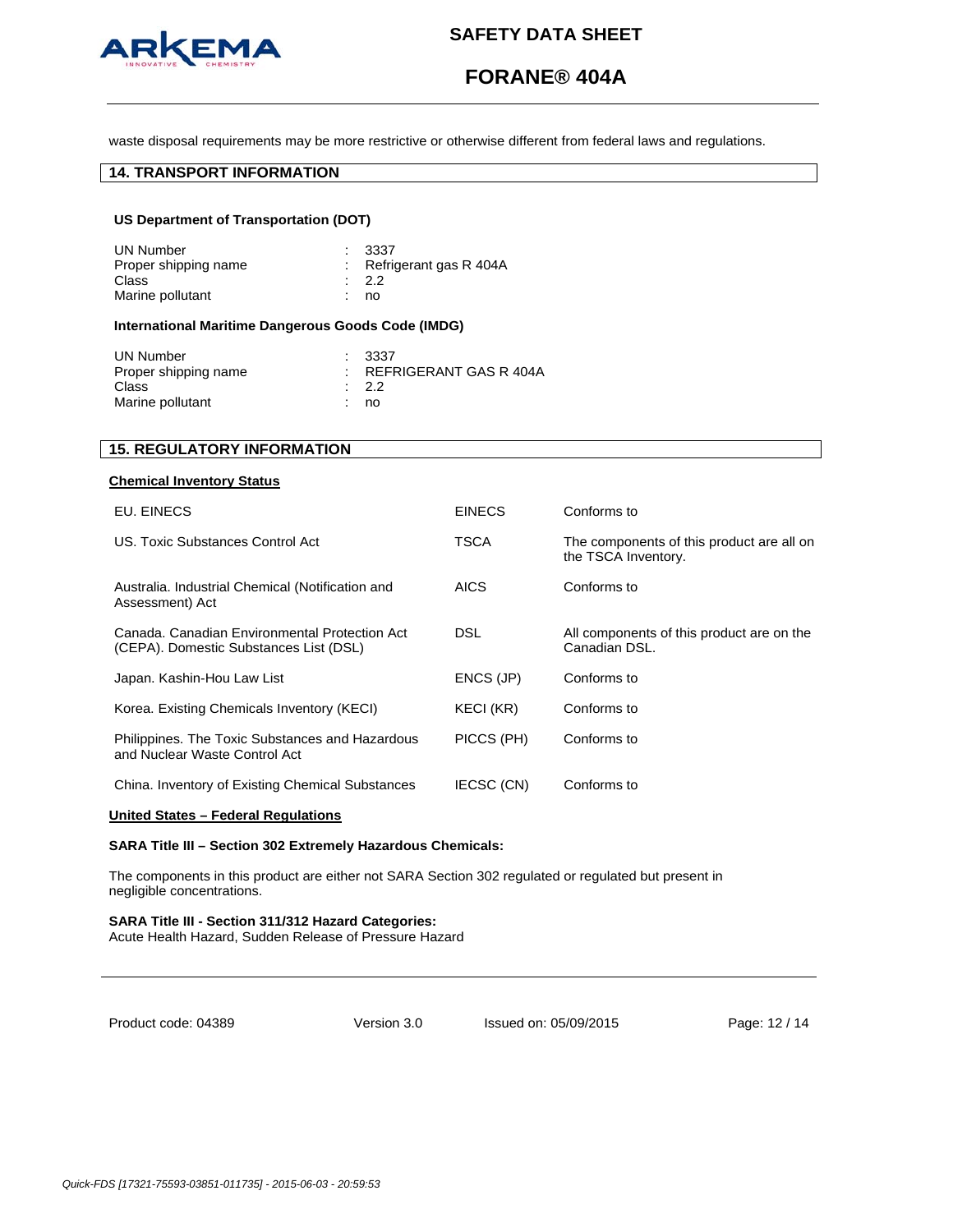

# **FORANE® 404A**

### **SARA Title III – Section 313 Toxic Chemicals:**

This material does not contain any chemical components with known CAS numbers that exceed the threshold (De Minimis) reporting levels established by SARA Title III, Section 313.

## **Comprehensive Environmental Response, Compensation, and Liability Act (CERCLA) - Reportable Quantity (RQ):**

The components in this product are either not CERCLA regulated, regulated but present in negligible concentrations, or regulated with no assigned reportable quantity.

## **United States – State Regulations**

#### **New Jersey Right to Know**

| <b>Chemical Name</b><br>Ethane, 1,1,1-trifluoro-              | CAS-No.<br>$420 - 46 - 2$ |  |
|---------------------------------------------------------------|---------------------------|--|
| New Jersey Right to Know – Special Health Hazard Substance(s) |                           |  |
| <b>Chemical Name</b><br>Ethane, 1,1,1-trifluoro-              | CAS-No.<br>420-46-2       |  |
| Pennsylvania Right to Know                                    |                           |  |
| <b>Chemical Name</b><br>Ethane, 1,1,1,2-tetrafluoro-          | CAS-No.<br>811-97-2       |  |
| Ethane, pentafluoro-                                          | 354-33-6                  |  |
| Ethane, 1,1,1-trifluoro-                                      | 420-46-2                  |  |

#### **California Prop. 65**

This product does not contain any chemicals known to the State of California to cause cancer, birth defects, or any other reproductive defects.

# **16. OTHER INFORMATION**

## **Full text of H-Statements referred to under sections 2 and 3.**

H220 Extremely flammable gas.

H280 Contains gas under pressure; may explode if heated.

#### **Latest Revision(s):**

| Reference number: | 000000057859 |
|-------------------|--------------|
| Date of Revision: | 05/09/2015   |
| Date Printed:     | 05/09/2015   |

FORANE® is a registered trademark of Arkema Inc.

Product code: 04389

Version 3.0 Issued on: 05/09/2015 Page: 13 / 14